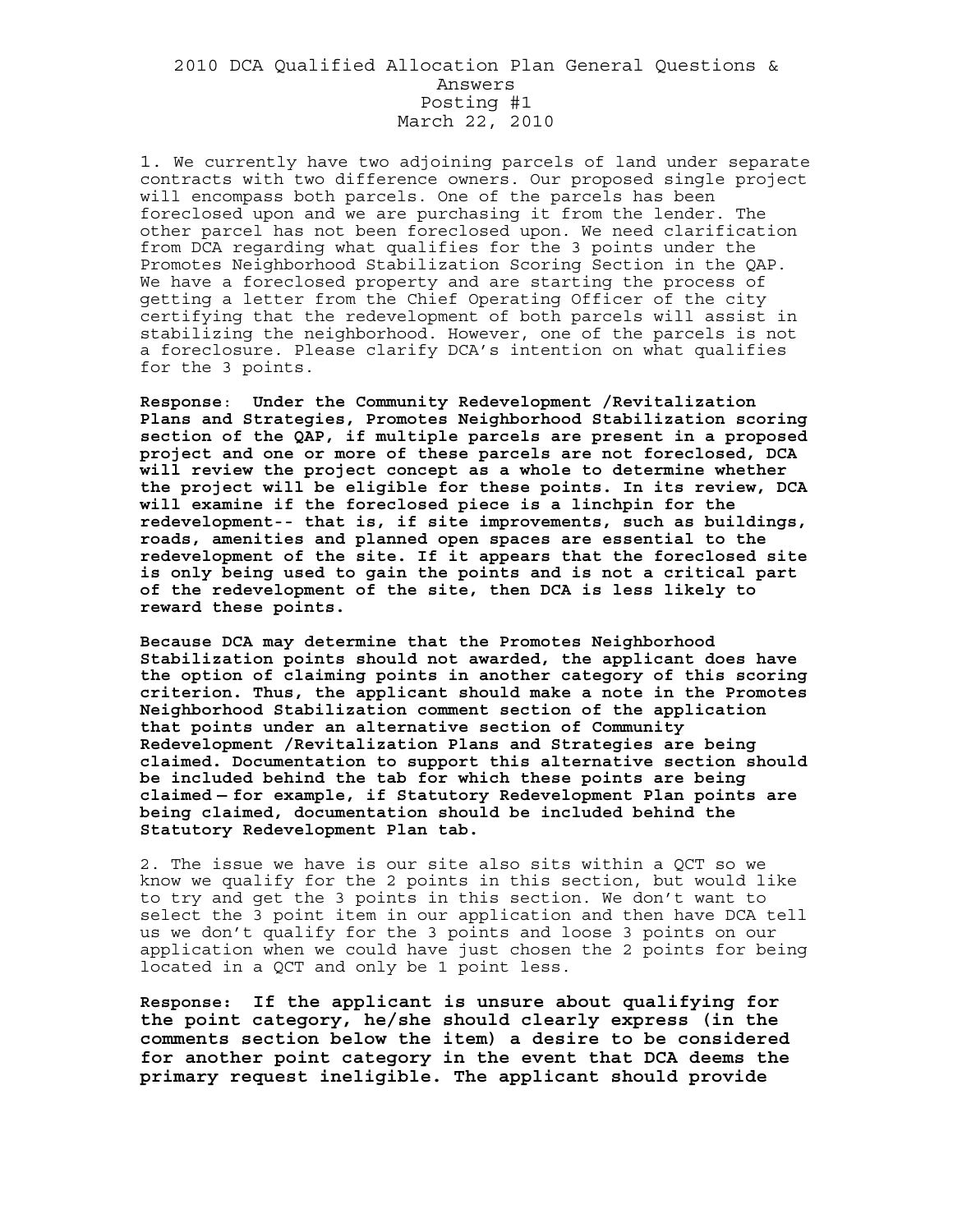## 2010 DCA Qualified Allocation Plan General Questions & Answers Posting #1 March 22, 2010 **supporting documentation for both requests in order to be considered.**

3. Does DCA have any preferences for the type of deal (i.e. Rural, Non Profit, Preservation, etc.) when awarding HOME funds? While I didn't notice anything about it in the QAP I'm also wondering if there is any geographic allocation of the money as well?

## **Response: Section 6 of the Core Plan (page 19 of 56) under Selection Criteria for Consent details the factors we consider.**

4. We are looking at a tract of land for a 2010 proposed project that currently has an old storage building that is rented out for storage. Is this considered a business as it relates to relocation guidelines? Also, since the current lease contract will expire prior to us purchasing the land and the current land/building owner is not renewing the lease are we responsible for relocation expenses?

**Response: DCA do not require business relocation on Tax Credit only proposed projects. This expenditure should be considered in the purchase and sales agreement.** 

**URA (Federal Funding): Regarding the lease occupant, a GIN (Appendix 2a for a business), accompanied with the appropriate brochure, should be issued to the owner of the personal property. Once issued, a voluntary move of the personal property (by its owner) before the ION date will not cause displacement assistance to be required.** 

**To clarify, after the lease expires no action should be taken to force the tenant to move. However, to ask the personal property owner to pay on a month-to-month lease basis is entirely appropriate. If the personal property owner elects to keep his property at the site, then displacement assistance can be provided at the ION date to help move the property. If on the other hand the owner of the personal property elects to voluntary move his property before the ION date, displacement assistance will not be necessary.** 

5. For the pre-application process, may we assume that the completed, Environmental Site Assessment Phase I and HOME/HUD Questionnaire will not be required in the Georgia DCA 2010 Pre-Application submittal package? Last year, these completed items were due at the May 25, 2009 deadline.

**Response: The Environmental Site Assessment Phase I and HOME/HUD Questionnaire will be due with the full application at the application deadline. There is no pre-application for environmental requirements. Actually, the May date you referenced was the final application due date last year.** 

**We are planning an environmental workshop to go into detail about our requirements.**